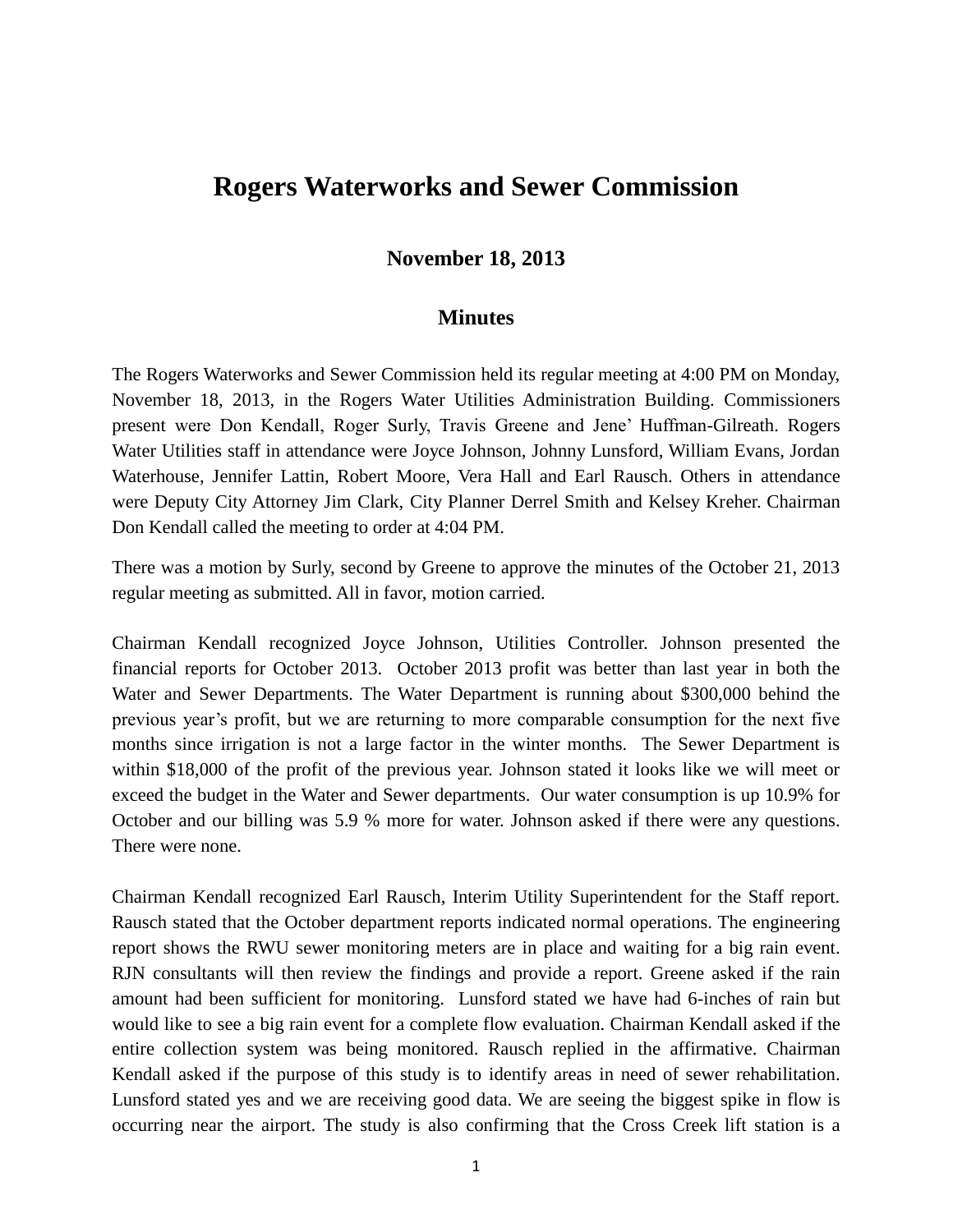problem basin. We have an inflow in this basin and the Utility cannot locate the source. Rausch then stated that the Monte Ne water and sewer relocation project will be bid and presented at the December Commission meeting. In the project review report, the City of Rogers has started the Veterans Park soccer field, the fire station on New Hope Road and the police station. The pollution control DMR indicates the wastewater plant is running good with phosphorus discharge levels of 0.2 mg/l. There were no monitoring results from the Osage Creek. The FOG program inspected eight restaurants in October. The FOG program created a handout for used cooking oil disposal. Surly asked how this handout will be distributed. Rausch stated that the handout will be available in the RWU office, FOG staff is distributing them and it could be a billing stuffer. Moore and Rausch attended the TMDL meeting at West Siloam, Oklahoma on November 14, 2013. It appears the study has not advanced much since last year. The water department reported the lost water is at 8% for the month of October and 12% for the year. Evans announced that RWU has been in compliance for four quarters on the THM and the HA samples for the disinfection products rule. The sewer department did not have any manhole overflows. Rausch informed the Commission that Johnny Lunsford has been selected to serve on the collection system licensing board. Lunsford stated this license is for sewer employees that do not work at a wastewater treatment plant. Rausch asked if there were any questions. There were none.

Chairman Kendall recognized Joyce Johnson. Johnson presented a request for the authorization of Destruction of Certain Records of the Rogers Water Utilities. Johnson stated RWU constructed a storage facility in the warehouse to accommodate financial document storage for seven years as required by State law. Jennifer Lattin and Johnson identified a list of documents that meet the State guidelines for destruction after seven years. A resolution has been prepared by the city attorney's office, and an affidavit and list of documents. The document destruction will be performed by shredder truck. Greene asked if we needed a resolution. Jim Clark stated a resolution should be attached to the minutes and kept with the minutes along with the affidavit. There was a motion by Surly, second by Greene, to approve a resolution and affidavit authorizing Destruction of Certain Records. All in favor, motion carried.

Chairman Kendall recognized Earl Rausch. Rausch presented the request to accept the Rogers Water Utilities Cafeteria Plan. Rausch stated that the cafeteria plan has been revised by the law firm of Friday, Eldredge & Clark. Huffman-Gilreath asked about the employee's insurance. Johnson stated the city is paying a larger percent for the single coverage and a little less for the family coverage. Our insurance plan is identical to the city's plan. There was a motion by Huffman-Gilreath, second by Surly, to approve the Rogers Water Utilities Cafeteria Plan. All in favor, motion carried.

Chairman Kendall recognized Earl Rausch to discuss the bids on the Price Lane Water Relocation and Sewer Extension. Rausch said the water and sewer project was designed in-house and this construction will be prior to the city street widening project. Six bids were received with Co-Bar Contracting Inc. submitting the low bid of \$500,285. Co-Bar Contracting Inc. is a Little Rock contractor that has just completed a \$300,000 job for Garfield Water. Co-Bar Contracting Inc. has an unlimited bonding capacity and a municipal utility construction license. There was a